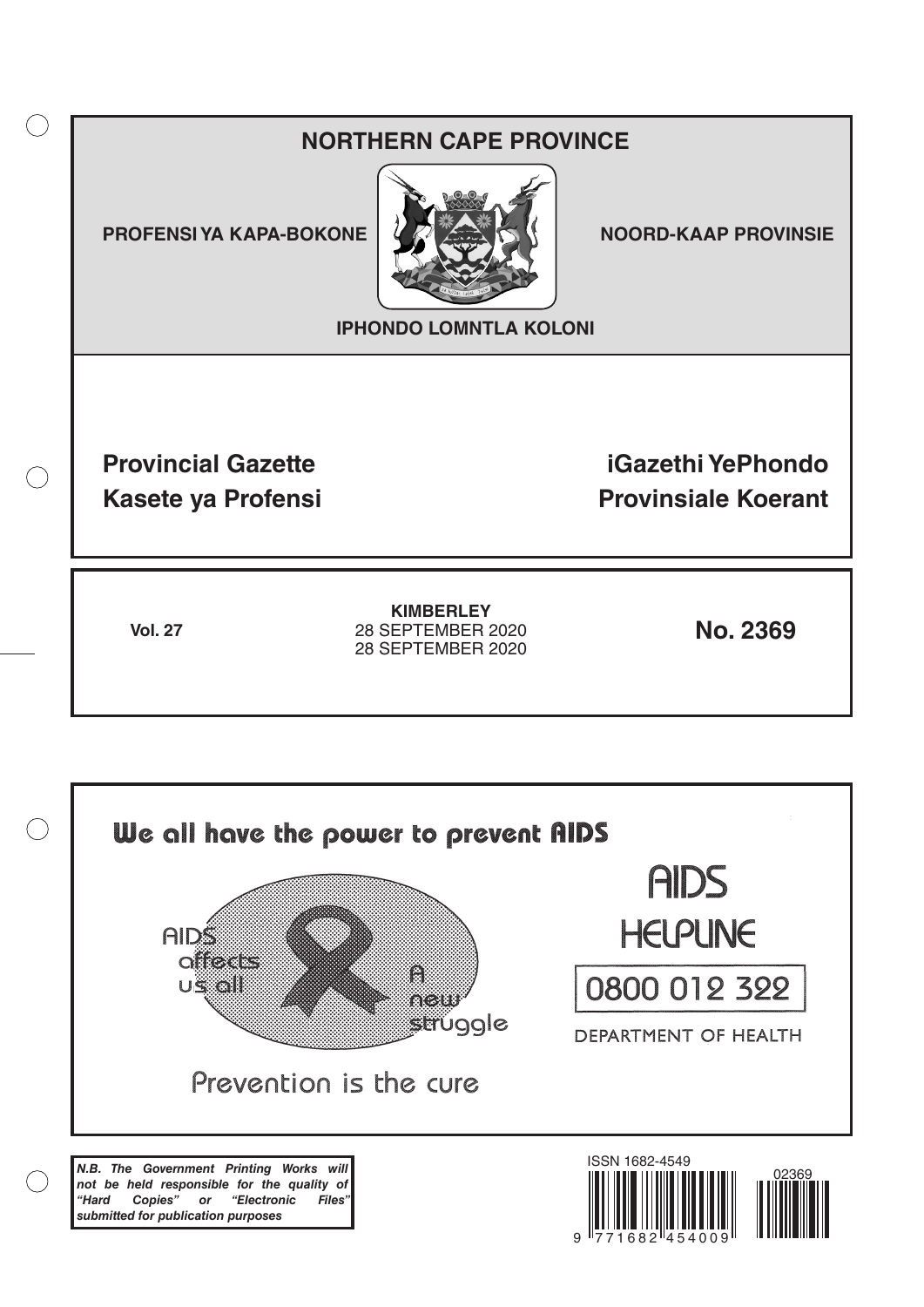## *IMPORTANT NOTICE OF OFFICE RELOCATION*



government

printing Department: Department.<br>Government Printing Works<br>REPUBLIC OF SOUTH AFRICA

Private Bag X85, PRETORIA, 0001 149 Bosman Street, PRETORIA Tel: 012 748 6197, Website: www.gpwonline.co.za

# **URGENT NOTICE TO OUR VALUED CUSTOMERS: PUBLICATIONS OFFICE'S RELOCATION HAS BEEN TEMPORARILY SUSPENDED.**

Please be advised that the GPW Publications office will no longer move to 88 Visagie Street as indicated in the previous notices.

The move has been suspended due to the fact that the new building in 88 Visagie Street is not ready for occupation yet.

We will later on issue another notice informing you of the new date of relocation.

We are doing everything possible to ensure that our service to you is not disrupted.

As things stand, we will continue providing you with our normal service from the current location at 196 Paul Kruger Street, Masada building.

Customers who seek further information and or have any questions or concerns are free to contact us through telephone 012 748 6066 or email Ms Maureen Toka at Maureen.Toka@gpw.gov.za or cell phone at 082 859 4910.

Please note that you will still be able to download gazettes free of charge from our website www.gpwonline.co.za.

We apologies for any inconvenience this might have caused.

Issued by GPW Communications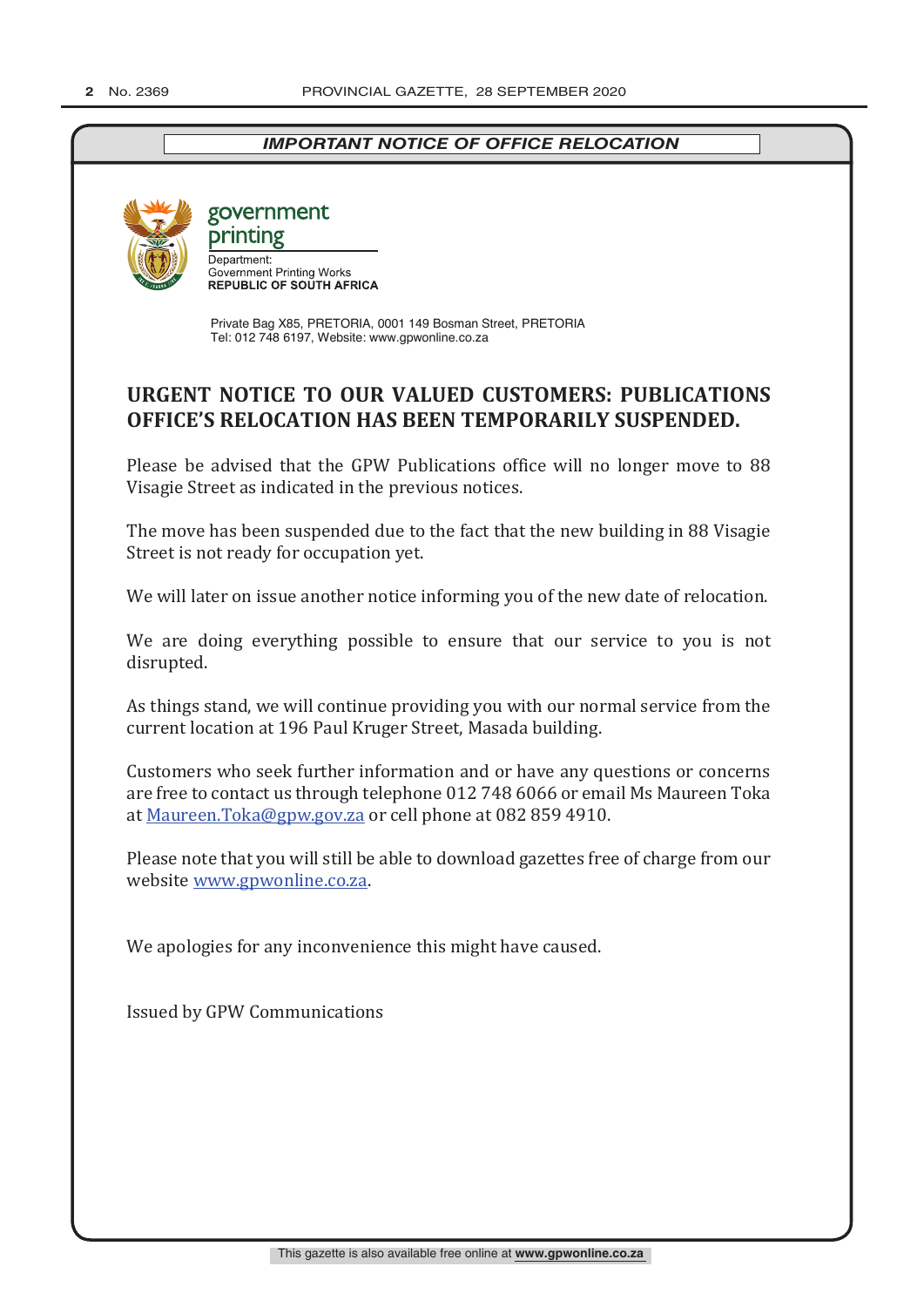# **IMPORTANT NOTICE:**

**The GovernmenT PrinTinG Works Will noT be held resPonsible for any errors ThaT miGhT occur due To The submission of incomPleTe / incorrecT / illeGible coPy.**

**no fuTure queries Will be handled in connecTion WiTh The above.**

#### **CONTENTS**

|    |                                                                                          | Gazette | Page |
|----|------------------------------------------------------------------------------------------|---------|------|
|    |                                                                                          | No.     | No.  |
|    | <b>GENERAL NOTICES • ALGEMENE KENNISGEWINGS</b>                                          |         |      |
| 96 |                                                                                          | 2369    | 14   |
| 96 | Wet op Ruimtelike Beplanning en Grondgebruiksbestuur Wet (16/2013): Erf 1642, Hartswater | 2369    | 14   |
|    | <b>MUNICIPAL NOTICES • MUNISIPALE KENNISGEWINGS</b>                                      |         |      |
| 28 |                                                                                          | 2369    | 15   |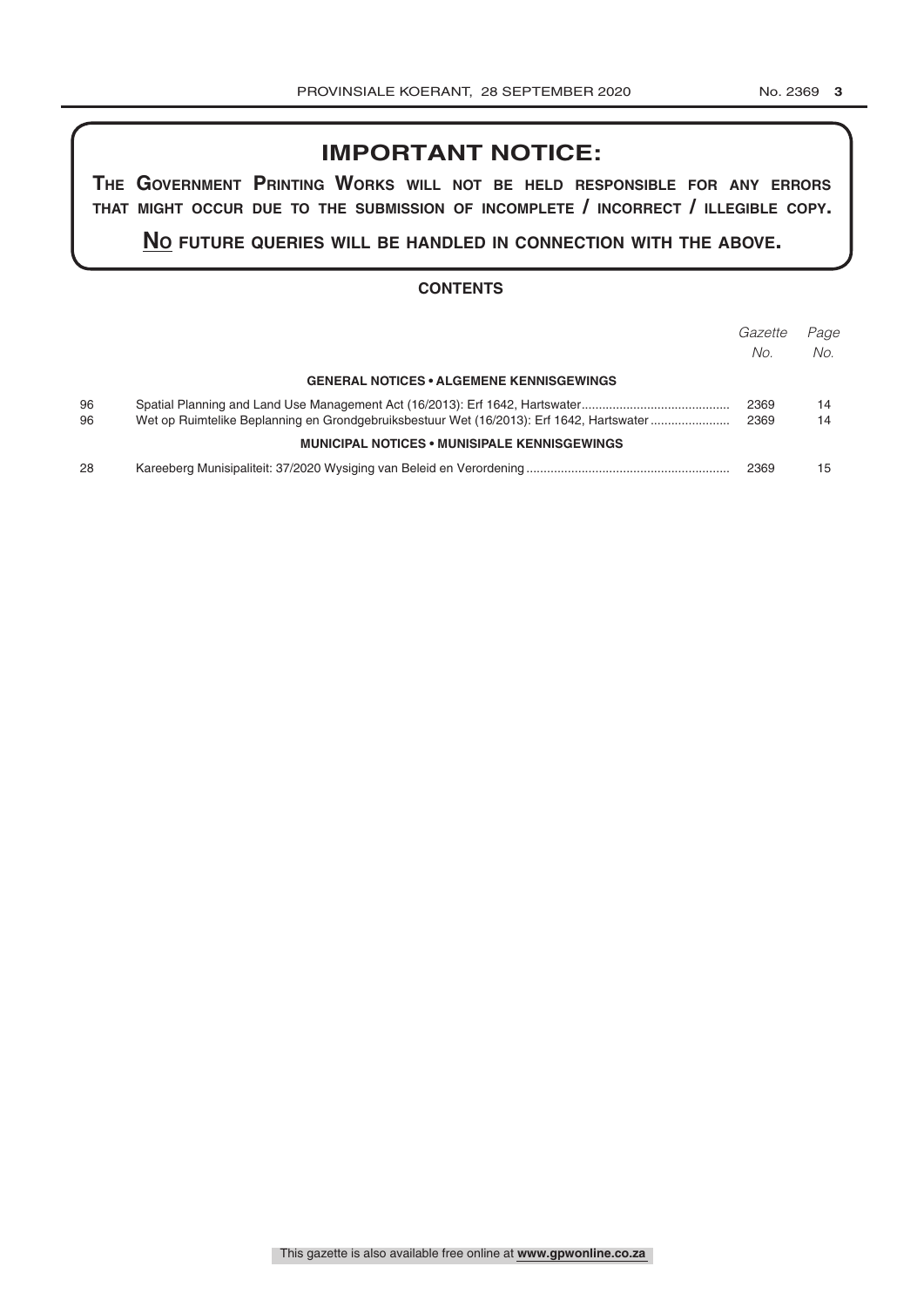

# **HIGH ALERT: SCAM WARNING!!!**

#### **TO ALL SUPPLIERS AND SERVICE PROVIDERS OF THE GOVERNMENT PRINTING WORKS**

It has come to the attention of the *GOVERNMENT PRINTING WORKS* that there are certain unscrupulous companies and individuals who are defrauding unsuspecting businesses disguised as representatives of the *Government Printing Works* (*GPW*).

The scam involves the fraudsters using the letterhead of *GPW* to send out fake tender bids to companies and requests to supply equipment and goods.

Although the contact person's name on the letter may be of an existing official, the contact details on the letter are not the same as the *Government Printing Works*'. When searching on the Internet for the address of the company that has sent the fake tender document, the address does not exist.

The banking details are in a private name and not company name. Government will never ask you to deposit any funds for any business transaction. *GPW* has alerted the relevant law enforcement authorities to investigate this scam to protect legitimate businesses as well as the name of the organisation.

Example of e-mails these fraudsters are using:

#### **PROCUREMENT@GPW-GOV.ORG**

Should you suspect that you are a victim of a scam, you must urgently contact the police and inform the *GPW*.

*GPW* has an official email with the domain as **@gpw.gov.za**

Government e-mails DO NOT have org in their e-mail addresses. All of these fraudsters also use the same or very similar telephone numbers. Although such number with an area code 012 looks like a landline, it is not fixed to any property.

*GPW* will never send you an e-mail asking you to supply equipment and goods without a purchase/order number. *GPW* does not procure goods for another level of Government. The organisation will not be liable for actions that result in companies or individuals being resultant victims of such a scam.

*Government Printing Works* gives businesses the opportunity to supply goods and services through RFQ / Tendering process. In order to be eligible to bid to provide goods and services, suppliers must be registered on the National Treasury's Central Supplier Database (CSD). To be registered, they must meet all current legislative requirements (e.g. have a valid tax clearance certificate and be in good standing with the South African Revenue Services - SARS).

 The tender process is managed through the Supply Chain Management (SCM) system of the department. SCM is highly regulated to minimise the risk of fraud, and to meet objectives which include value for money, open and effective competition, equitability, accountability, fair dealing, transparency and an ethical approach. Relevant legislation, regulations, policies, guidelines and instructions can be found on the tender's website.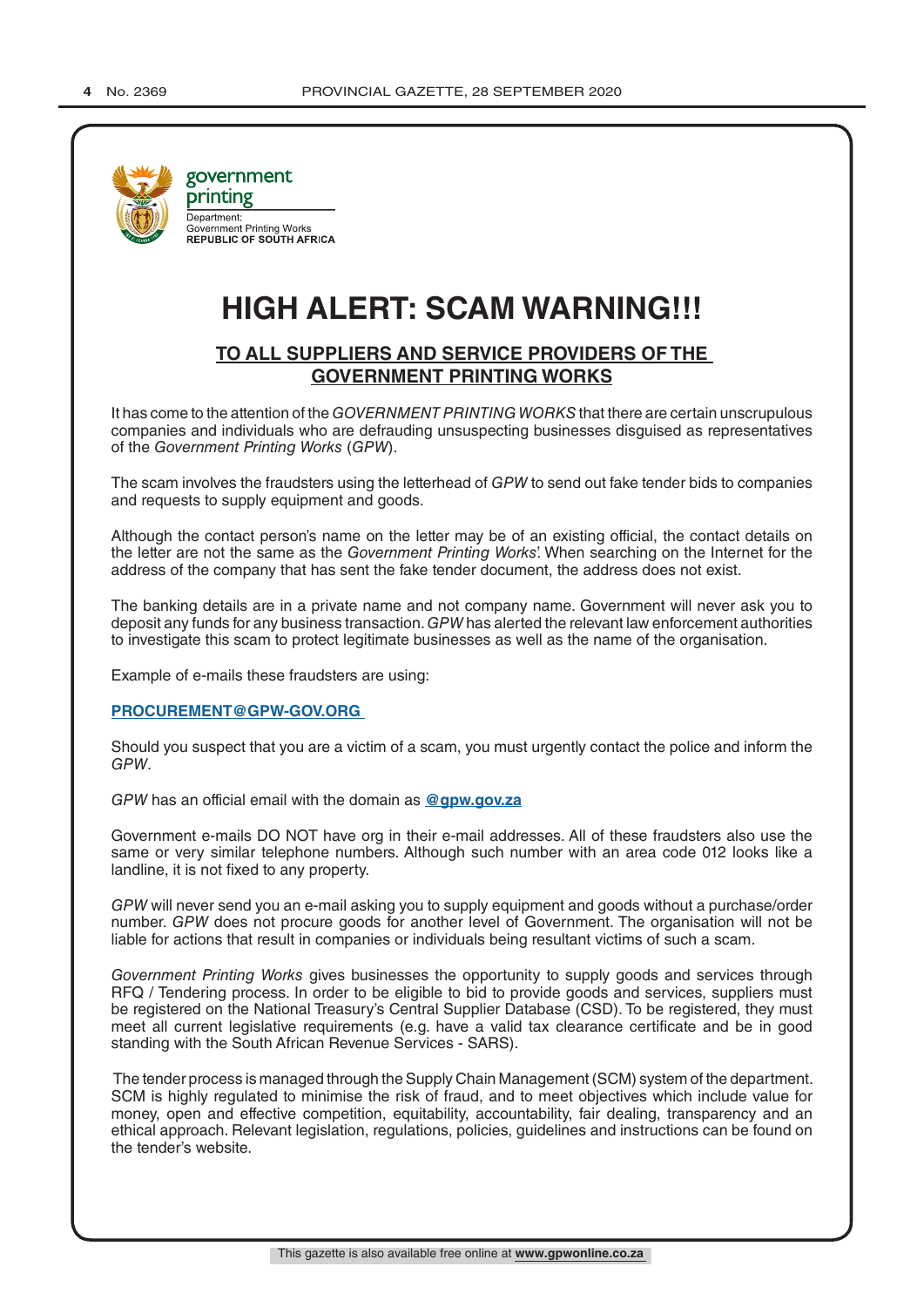#### **Fake Tenders**

National Treasury's CSD has launched the Government Order Scam campaign to combat fraudulent requests for quotes (RFQs). Such fraudulent requests have resulted in innocent companies losing money. We work hard at preventing and fighting fraud, but criminal activity is always a risk.

#### **How tender scams work**

There are many types of tender scams. Here are some of the more frequent scenarios:

Fraudsters use what appears to be government department stationery with fictitious logos and contact details to send a fake RFQ to a company to invite it to urgently supply goods. Shortly after the company has submitted its quote, it receives notification that it has won the tender. The company delivers the goods to someone who poses as an official or at a fake site. The Department has no idea of this transaction made in its name. The company is then never paid and suffers a loss.

#### OR

Fraudsters use what appears to be government department stationery with fictitious logos and contact details to send a fake RFQ to Company A to invite it to urgently supply goods. Typically, the tender specification is so unique that only Company B (a fictitious company created by the fraudster) can supply the goods in question.

Shortly after Company A has submitted its quote it receives notification that it has won the tender. Company A orders the goods and pays a deposit to the fictitious Company B. Once Company B receives the money, it disappears. Company A's money is stolen in the process.

Protect yourself from being scammed

- If you are registered on the supplier databases and you receive a request to tender or quote that seems to be from a government department, contact the department to confirm that the request is legitimate. Do not use the contact details on the tender document as these might be fraudulent.
- Compare tender details with those that appear in the Tender Bulletin, available online at **www.gpwonline.co.za**
- Make sure you familiarise yourself with how government procures goods and services. Visit the tender website for more information on how to tender.
- If you are uncomfortable about the request received, consider visiting the government department and/or the place of delivery and/or the service provider from whom you will be sourcing the goods.
- In the unlikely event that you are asked for a deposit to make a bid, contact the SCM unit of the department in question to ask whether this is in fact correct.

Any incidents of corruption, fraud, theft and misuse of government property in the *Government Printing Works* can be reported to:

Supply Chain Management: Ms. Anna Marie Du Toit, Tel. (012) 748 6292. Email: **Annamarie.DuToit@gpw.gov.za**

Marketing and Stakeholder Relations: Ms Bonakele Mbhele, at Tel. (012) 748 6193. Email: **Bonakele.Mbhele@gpw.gov.za** 

Security Services: Mr Daniel Legoabe, at tel. (012) 748 6176. Email: **Daniel.Legoabe@gpw.gov.za**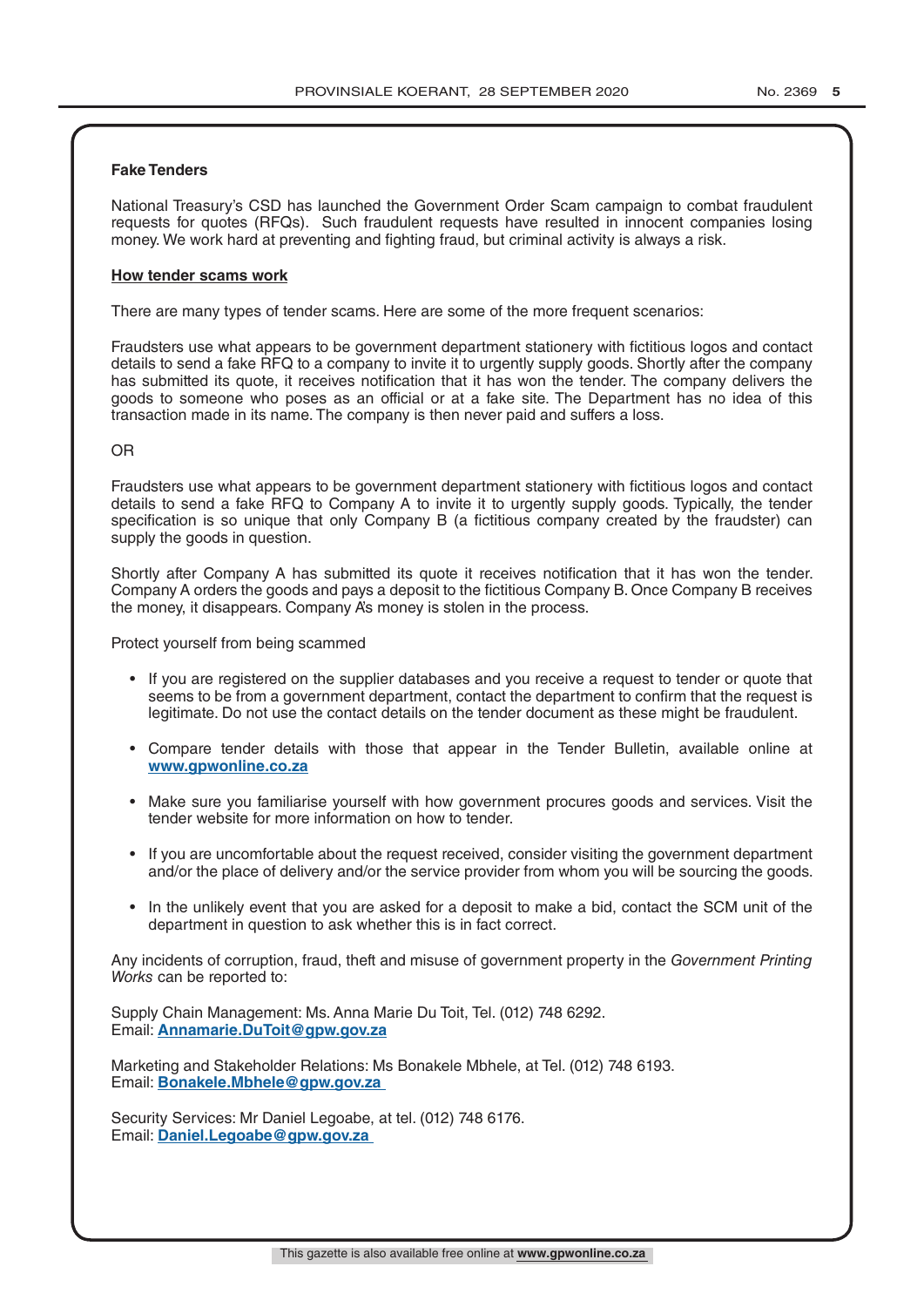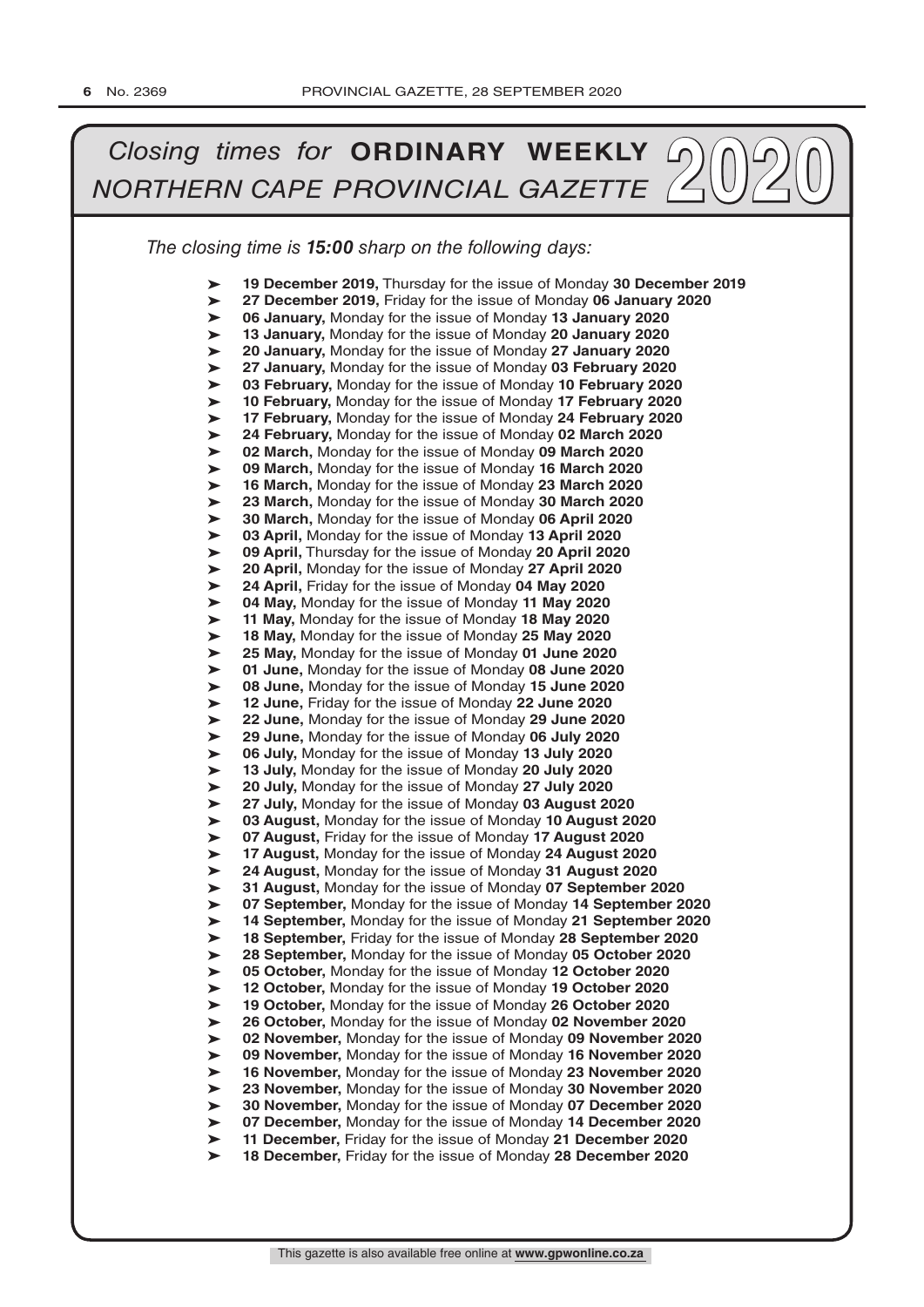# **LIST OF TARIFF RATES** FOR PUBLICATION OF NOTICES

# **COMMENCEMENT: 1 APRIL 2018**

#### **NATIONAL AND PROVINCIAL**

Notice sizes for National, Provincial & Tender gazettes 1/4, 2/4, 3/4, 4/4 per page. Notices submitted will be charged at R1008.80 per full page, pro-rated based on the above categories.

| <b>Pricing for National, Provincial - Variable Priced Notices</b> |                          |                      |  |
|-------------------------------------------------------------------|--------------------------|----------------------|--|
| Notice Type                                                       | <b>Page Space</b>        | <b>New Price (R)</b> |  |
| Ordinary National, Provincial                                     | 1/4 - Quarter Page       | 252.20               |  |
| Ordinary National, Provincial                                     | 2/4 - Half Page          | 504.40               |  |
| Ordinary National, Provincial                                     | 3/4 - Three Quarter Page | 756.60               |  |
| Ordinary National, Provincial                                     | 4/4 - Full Page          | 1008.80              |  |

### **EXTRA-ORDINARY**

All Extra-ordinary National and Provincial gazette notices are non-standard notices and attract a variable price based on the number of pages submitted.

The pricing structure for National and Provincial notices which are submitted as **Extra ordinary submissions** will be charged at R**3026.32** per page.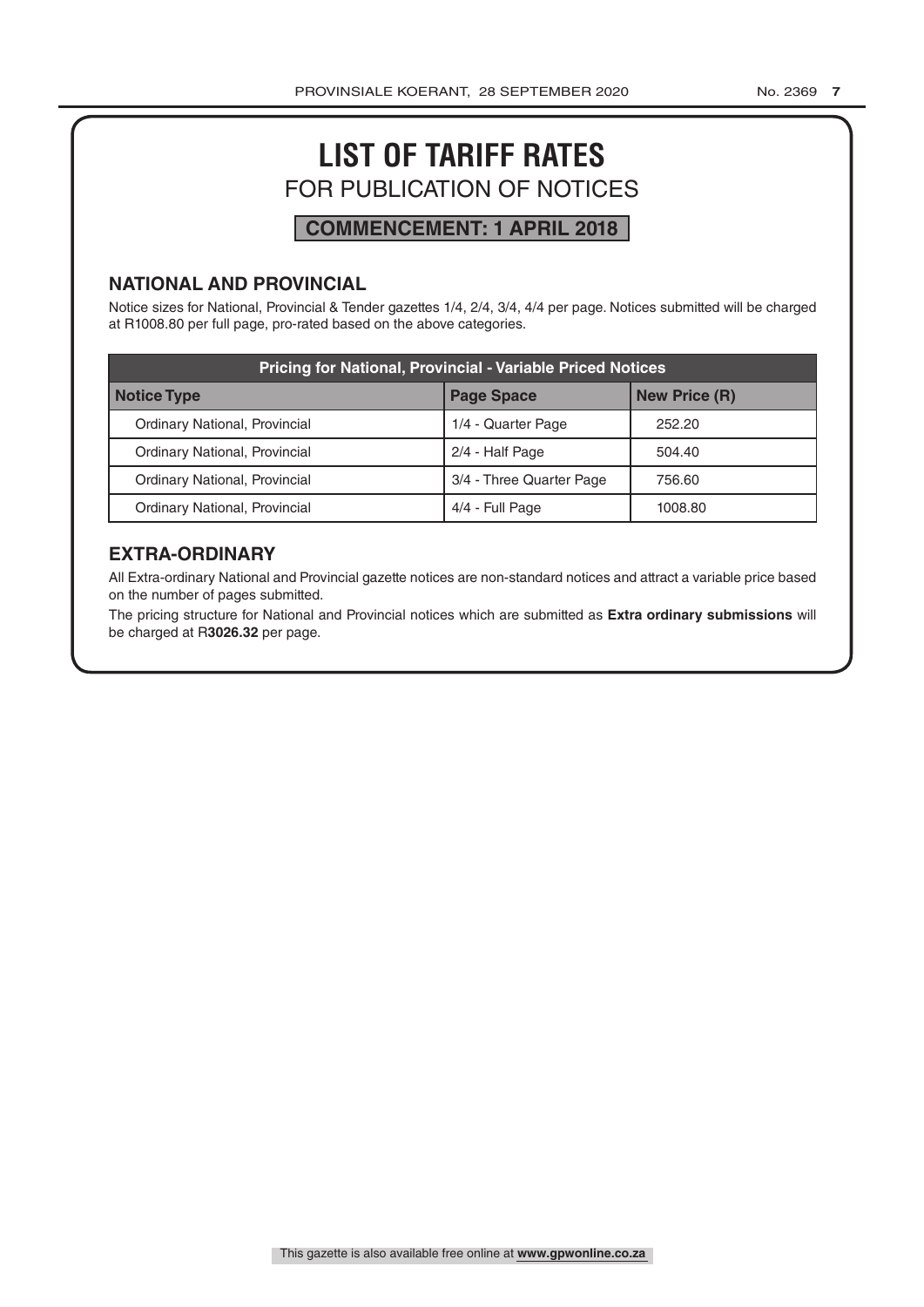The **Government Printing Works** (**GPW**) has established rules for submitting notices in line with its electronic notice processing system, which requires the use of electronic *Adobe* Forms. Please ensure that you adhere to these guidelines when completing and submitting your notice submission.

#### **Closing Times for ACCepTAnCe of noTiCes**

- 1. The *Government Gazette* and *Government Tender Bulletin* are weekly publications that are published on Fridays and the closing time for the acceptance of notices is strictly applied according to the scheduled time for each gazette.
- 2. Please refer to the Submission Notice Deadline schedule in the table below. This schedule is also published online on the Government Printing works website www.gpwonline.co.za

All re-submissions will be subject to the standard cut-off times. **All notices received after the closing time will be rejected**.

| <b>Government Gazette Type</b>                   | <b>Publication</b><br><b>Frequency</b> | <b>Publication Date</b>                         | <b>Submission Deadline</b>          | <b>Cancellations Deadline</b>                              |
|--------------------------------------------------|----------------------------------------|-------------------------------------------------|-------------------------------------|------------------------------------------------------------|
| <b>National Gazette</b>                          | Weekly                                 | Friday                                          | Friday 15h00 for next Friday        | Tuesday, 15h00 - 3<br>working days prior to<br>publication |
| <b>Regulation Gazette</b>                        | Weekly                                 | Friday                                          | Friday 15h00 for next Friday        | Tuesday, 15h00 - 3<br>working days prior to<br>publication |
| <b>Petrol Price Gazette</b>                      | Monthly                                | Tuesday before 1st<br>Wednesday of the<br>month | One day before publication          | 1 working day prior to<br>publication                      |
| <b>Road Carrier Permits</b>                      | Weekly                                 | Friday                                          | Thursday 15h00 for next<br>Friday   | 3 working days prior to<br>publication                     |
| Unclaimed Monies (Justice,<br>Labour or Lawyers) | January /<br>September 2 per<br>vear   | <b>Last Friday</b>                              | One week before publication         | 3 working days prior to<br>publication                     |
| Parliament (Acts, White<br>Paper, Green Paper)   | As required                            | Any day of the week                             | <b>None</b>                         | 3 working days prior to<br>publication                     |
| <b>Manuals</b>                                   | <b>Bi- Monthly</b>                     | 2nd and last Thursday<br>of the month           | One week before publication         | 3 working days prior to<br>publication                     |
| <b>State of Budget</b><br>(National Treasury)    | Monthly                                | 30th or last Friday of<br>the month             | One week before publication         | 3 working days prior to<br>publication                     |
| <b>Extraordinary Gazettes</b>                    | As required                            | Any day of the week                             | Before 10h00 on publication<br>date | Before 10h00 on<br>publication date                        |
| Legal Gazettes A, B and C                        | Weekly                                 | Friday                                          | One week before publication         | Tuesday, 15h00 - 3<br>working days prior to<br>publication |
| <b>Tender Bulletin</b>                           | Weekly                                 | Friday                                          | Friday 15h00 for next Friday        | Tuesday, 15h00 - 3<br>working days prior to<br>publication |
| Gauteng                                          | Weekly                                 | Wednesday                                       | Two weeks before publication        | 3 days after submission<br>deadline                        |
| <b>Eastern Cape</b>                              | Weekly                                 | Monday                                          | One week before publication         | 3 working days prior to<br>publication                     |
| Northern Cape                                    | Weekly                                 | Monday                                          | One week before publication         | 3 working days prior to<br>publication                     |
| <b>North West</b>                                | Weekly                                 | <b>Tuesday</b>                                  | One week before publication         | 3 working days prior to<br>publication                     |
| <b>KwaZulu-Natal</b>                             | Weekly                                 | Thursday                                        | One week before publication         | 3 working days prior to<br>publication                     |
| Limpopo                                          | Weekly                                 | Friday                                          | One week before publication         | 3 working days prior to<br>publication                     |
| Mpumalanga                                       | Weekly                                 | Friday                                          | One week before publication         | 3 working days prior to<br>publication                     |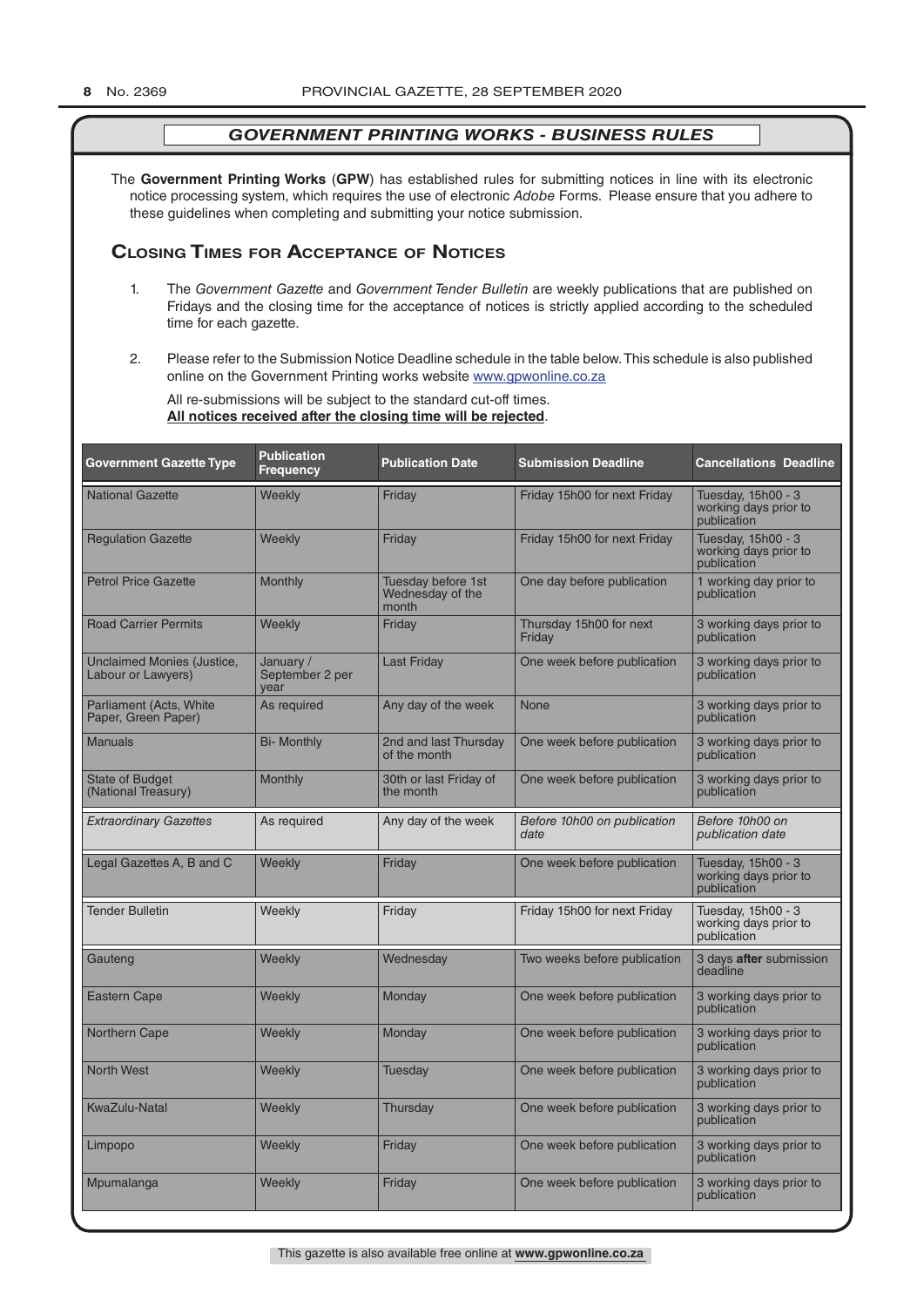| <b>Government Gazette Type</b>          | <b>Publication</b><br><b>Frequency</b> | <b>Publication Date</b>                              | <b>Submission Deadline</b>   | <b>Cancellations Deadline</b>               |
|-----------------------------------------|----------------------------------------|------------------------------------------------------|------------------------------|---------------------------------------------|
| Gauteng Liquor License<br>Gazette       | Monthly                                | Wednesday before<br>the First Friday of the<br>month | Two weeks before publication | 3 working days after<br>submission deadline |
| Northern Cape Liquor<br>License Gazette | Monthly                                | First Friday of the<br>month                         | Two weeks before publication | 3 working days after<br>submission deadline |
| National Liquor License<br>Gazette      | Monthly                                | First Friday of the<br>month                         | Two weeks before publication | 3 working days after<br>submission deadline |
| Mpumalanga Liquor License<br>Gazette    | <b>Bi-Monthly</b>                      | Second & Fourth<br>Friday                            | One week before publication  | 3 working days prior to<br>publication      |

#### **exTrAordinAry gAzeTTes**

3. *Extraordinary Gazettes* can have only one publication date. If multiple publications of an *Extraordinary Gazette* are required, a separate Z95/Z95Prov *Adobe* Forms for each publication date must be submitted.

#### **NOTICE SUBMISSION PROCESS**

- 4. Download the latest *Adobe* form, for the relevant notice to be placed, from the **Government Printing Works** website www.gpwonline.co.za.
- 5. The *Adobe* form needs to be completed electronically using *Adobe Acrobat* / *Acrobat Reader*. Only electronically completed *Adobe* forms will be accepted. No printed, handwritten and/or scanned *Adobe* forms will be accepted.
- 6. The completed electronic *Adobe* form has to be submitted via email to submit.egazette@gpw.gov.za. The form needs to be submitted in its original electronic *Adobe* format to enable the system to extract the completed information from the form for placement in the publication.
- 7. Every notice submitted **must** be accompanied by an official **GPW** quotation. This must be obtained from the *eGazette* Contact Centre.
- 8. Each notice submission should be sent as a single email. The email **must** contain **all documentation relating to a particular notice submission**.
	- 8.1. Each of the following documents must be attached to the email as a separate attachment:
		- 8.1.1. An electronically completed *Adobe* form, specific to the type of notice that is to be placed.
			- 8.1.1.1. For National *Government Gazette* or *Provincial Gazette* notices, the notices must be accompanied by an electronic Z95 or Z95Prov *Adobe* form
			- 8.1.1.2. The notice content (body copy) **MUST** be a separate attachment.
		- 8.1.2. A copy of the official **Government Printing Works** quotation you received for your notice. *(Please see Quotation section below for further details)*
		- 8.1.3. A valid and legible Proof of Payment / Purchase Order: **Government Printing Works** account customer must include a copy of their Purchase Order*.* **Non**-**Government Printing Works** account customer needs to submit the proof of payment for the notice
		- 8.1.4. Where separate notice content is applicable (Z95, Z95 Prov and TForm 3, it should **also** be attached as a separate attachment. *(Please see the Copy Section below, for the specifications)*.
		- 8.1.5. Any additional notice information if applicable.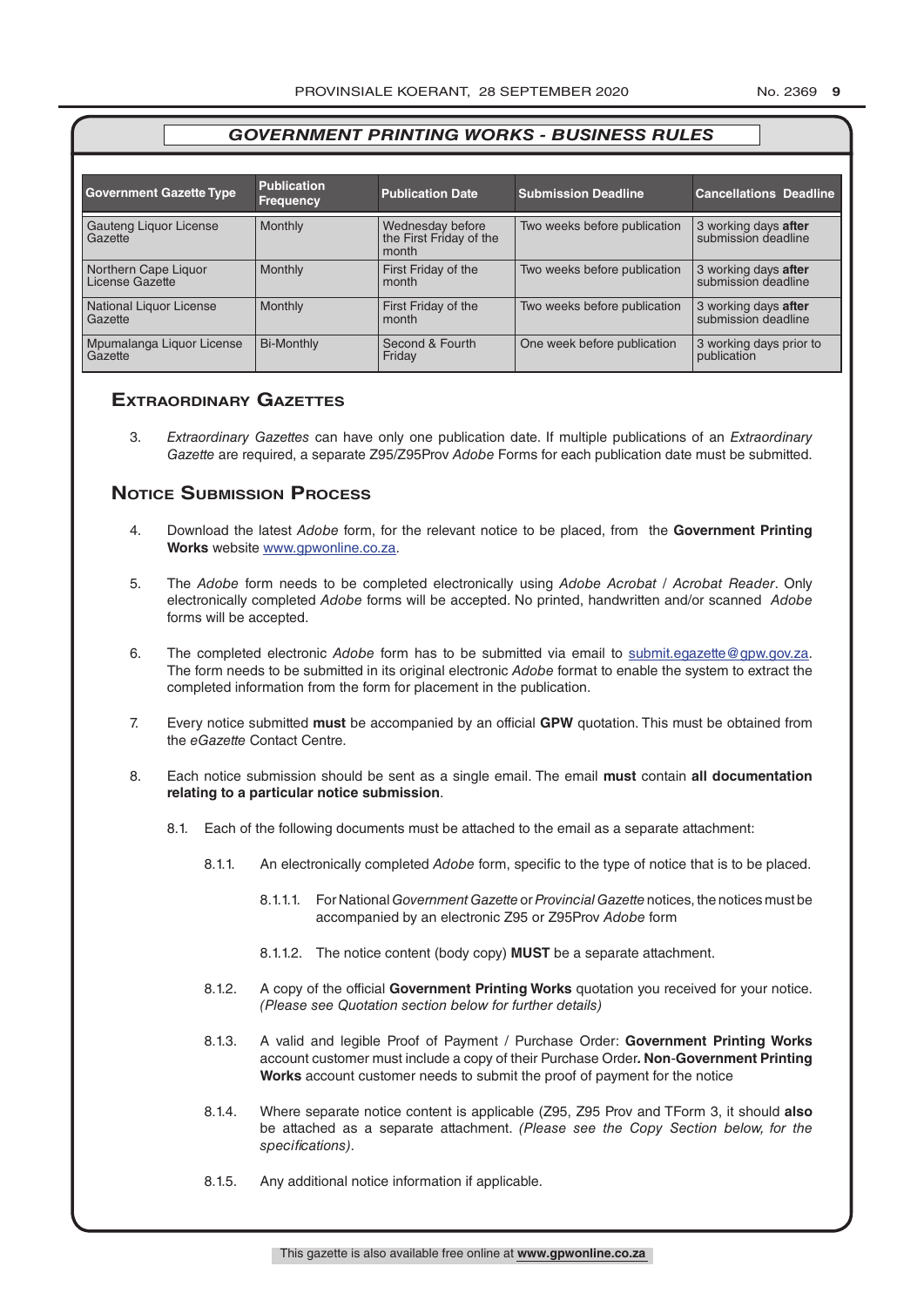- 9. The electronic *Adobe* form will be taken as the primary source for the notice information to be published. Instructions that are on the email body or covering letter that contradicts the notice form content will not be considered. The information submitted on the electronic *Adobe* form will be published as-is.
- 10. To avoid duplicated publication of the same notice and double billing, Please submit your notice **ONLY ONCE.**
- 11. Notices brought to **GPW** by "walk-in" customers on electronic media can only be submitted in *Adobe* electronic form format. All "walk-in" customers with notices that are not on electronic *Adobe* forms will be routed to the Contact Centre where they will be assisted to complete the forms in the required format.
- 12. Should a customer submit a bulk submission of hard copy notices delivered by a messenger on behalf of any organisation e.g. newspaper publisher, the messenger will be referred back to the sender as the submission does not adhere to the submission rules.

#### **QuoTATions**

- 13. Quotations are valid until the next tariff change.
	- 13.1. *Take note:* **GPW**'s annual tariff increase takes place on *1 April* therefore any quotations issued, accepted and submitted for publication up to *31 March* will keep the old tariff. For notices to be published from 1 April, a quotation must be obtained from **GPW** with the new tariffs. Where a tariff increase is implemented during the year, **GPW** endeavours to provide customers with 30 days' notice of such changes.
- 14. Each quotation has a unique number.
- 15. Form Content notices must be emailed to the *eGazette* Contact Centre for a quotation.
	- 15.1. The *Adobe* form supplied is uploaded by the Contact Centre Agent and the system automatically calculates the cost of your notice based on the layout/format of the content supplied.
	- 15.2. It is critical that these *Adobe* Forms are completed correctly and adhere to the guidelines as stipulated by **GPW**.

#### 16. **APPLICABLE ONLY TO GPW ACCOUNT HOLDERS**:

- 16.1. **GPW** Account Customers must provide a valid **GPW** account number to obtain a quotation.
- 16.2. Accounts for **GPW** account customers **must** be active with sufficient credit to transact with **GPW** to submit notices.
	- 16.2.1. If you are unsure about or need to resolve the status of your account, please contact the **GPW** Finance Department prior to submitting your notices. (If the account status is not resolved prior to submission of your notice, the notice will be failed during the process).

#### 17. **APPLICABLE ONLY TO CASH CUSTOMERS:**

- 17.1. Cash customers doing **bulk payments** must use a **single email address** in order to use the **same proof of payment** for submitting multiple notices.
- 18. The responsibility lies with you, the customer, to ensure that the payment made for your notice(s) to be published is sufficient to cover the cost of the notice(s).
- 19. Each quotation will be associated with one proof of payment / purchase order / cash receipt.

19.1. This means that **the quotation number can only be used once to make a payment.**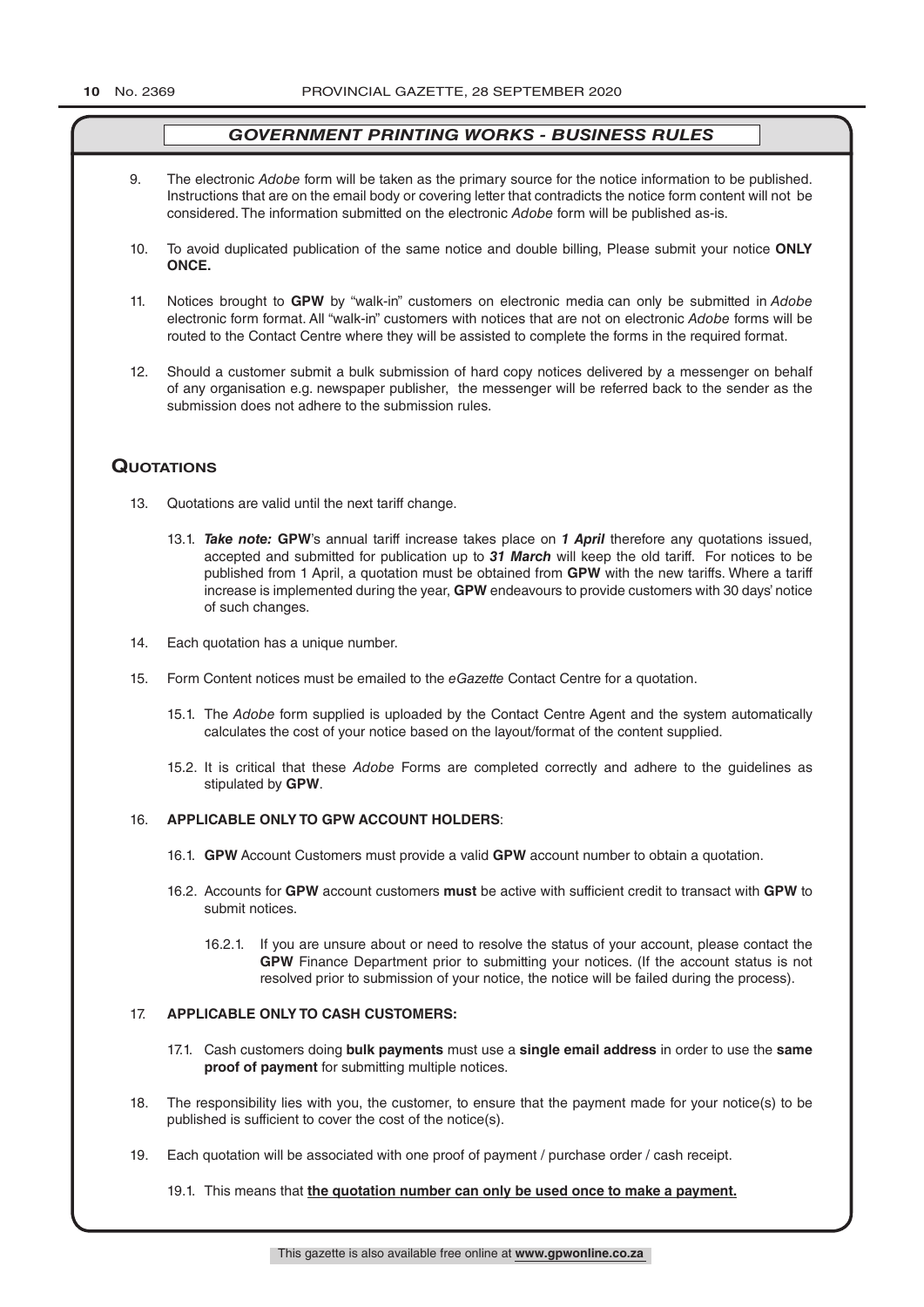#### **COPY (SEPARATE NOTICE CONTENT DOCUMENT)**

- 20. Where the copy is part of a separate attachment document for Z95, Z95Prov and TForm03
	- 20.1. Copy of notices must be supplied in a separate document and may not constitute part of any covering letter, purchase order, proof of payment or other attached documents.

The content document should contain only one notice. (You may include the different translations of the same notice in the same document).

20.2. The notice should be set on an A4 page, with margins and fonts set as follows:

Page size = A4 Portrait with page margins: Top = 40mm, LH/RH = 16mm, Bottom = 40mm; Use font size: Arial or Helvetica 10pt with 11pt line spacing;

Page size = A4 Landscape with page margins: Top = 16mm, LH/RH = 40mm, Bottom = 16mm; Use font size: Arial or Helvetica 10pt with 11pt line spacing;

#### **CAnCellATions**

- 21. Cancellation of notice submissions are accepted by **GPW** according to the deadlines stated in the table above in point 2. Non-compliance to these deadlines will result in your request being failed. Please pay special attention to the different deadlines for each gazette. Please note that any notices cancelled after the cancellation deadline will be published and charged at full cost.
- 22. Requests for cancellation must be sent by the original sender of the notice and must accompanied by the relevant notice reference number (N-) in the email body.

#### **AmendmenTs To noTiCes**

23. With effect from 01 October 2015, **GPW** will not longer accept amendments to notices. The cancellation process will need to be followed according to the deadline and a new notice submitted thereafter for the next available publication date.

#### **REJECTIONS**

- 24. All notices not meeting the submission rules will be rejected to the customer to be corrected and resubmitted. Assistance will be available through the Contact Centre should help be required when completing the forms. (012-748 6200 or email info.egazette@gpw.gov.za). Reasons for rejections include the following:
	- 24.1. Incorrectly completed forms and notices submitted in the wrong format, will be rejected.
	- 24.2. Any notice submissions not on the correct *Adobe* electronic form, will be rejected.
	- 24.3. Any notice submissions not accompanied by the proof of payment / purchase order will be rejected and the notice will not be processed.
	- 24.4. Any submissions or re-submissions that miss the submission cut-off times will be rejected to the customer. The Notice needs to be re-submitted with a new publication date.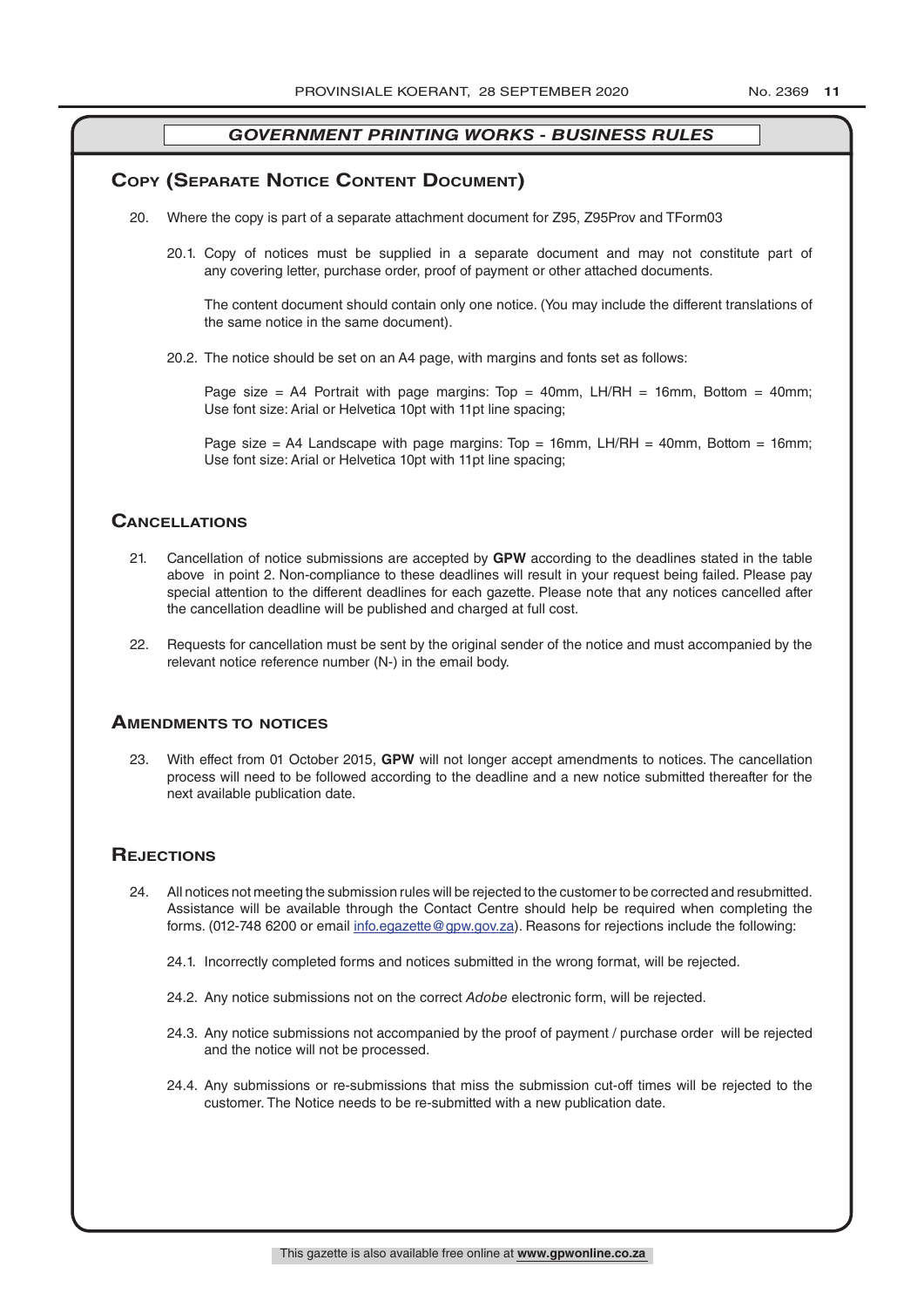#### **ApprovAl of noTiCes**

- 25. Any notices other than legal notices are subject to the approval of the Government Printer, who may refuse acceptance or further publication of any notice.
- 26. No amendments will be accepted in respect to separate notice content that was sent with a Z95 or Z95Prov notice submissions. The copy of notice in layout format (previously known as proof-out) is only provided where requested, for Advertiser to see the notice in final Gazette layout. Should they find that the information submitted was incorrect, they should request for a notice cancellation and resubmit the corrected notice, subject to standard submission deadlines. The cancellation is also subject to the stages in the publishing process, i.e. If cancellation is received when production (printing process) has commenced, then the notice cannot be cancelled.

#### **GOVERNMENT PRINTER INDEMNIFIED AGAINST LIABILITY**

- 27. The Government Printer will assume no liability in respect of—
	- 27.1. any delay in the publication of a notice or publication of such notice on any date other than that stipulated by the advertiser;
	- 27.2. erroneous classification of a notice, or the placement of such notice in any section or under any heading other than the section or heading stipulated by the advertiser;
	- 27.3. any editing, revision, omission, typographical errors or errors resulting from faint or indistinct copy.

#### **liAbiliTy of AdverTiser**

28. Advertisers will be held liable for any compensation and costs arising from any action which may be instituted against the Government Printer in consequence of the publication of any notice.

#### **CusTomer inQuiries**

Many of our customers request immediate feedback/confirmation of notice placement in the gazette from our Contact Centre once they have submitted their notice – While **GPW** deems it one of their highest priorities and responsibilities to provide customers with this requested feedback and the best service at all times, we are only able to do so once we have started processing your notice submission.

**GPW** has a 2-working day turnaround time for processing notices received according to the business rules and deadline submissions.

Please keep this in mind when making inquiries about your notice submission at the Contact Centre.

- 29. Requests for information, quotations and inquiries must be sent to the Contact Centre ONLY.
- 30. Requests for Quotations (RFQs) should be received by the Contact Centre at least **2 working days** before the submission deadline for that specific publication.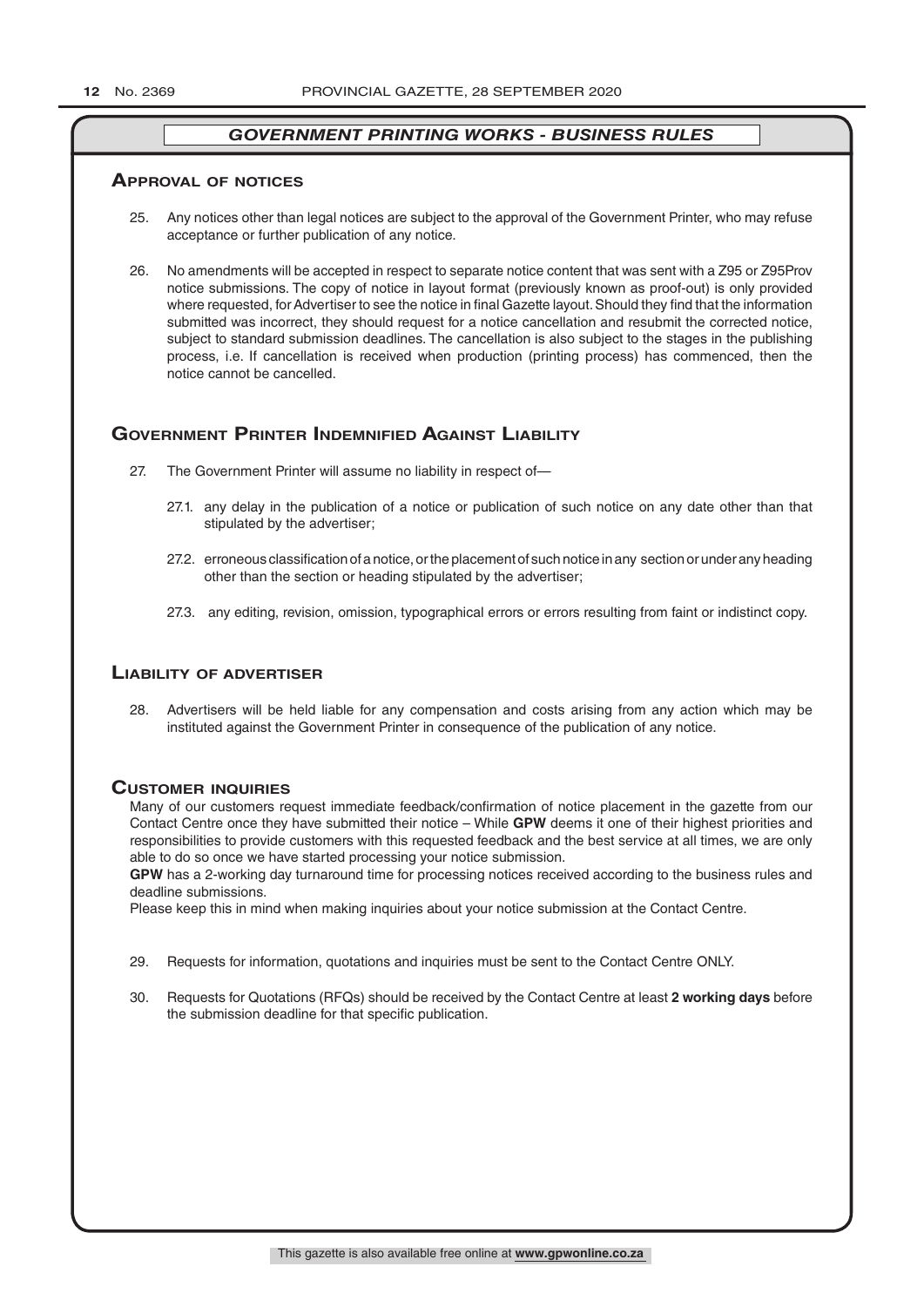#### **pAymenT of CosT**

- 31. The Request for Quotation for placement of the notice should be sent to the Gazette Contact Centre as indicated above, prior to submission of notice for advertising.
- 32. Payment should then be made, or Purchase Order prepared based on the received quotation, prior to the submission of the notice for advertising as these documents i.e. proof of payment or Purchase order will be required as part of the notice submission, as indicated earlier.
- 33. Every proof of payment must have a valid **GPW** quotation number as a reference on the proof of payment document.
- 34. Where there is any doubt about the cost of publication of a notice, and in the case of copy, an enquiry, accompanied by the relevant copy, should be addressed to the Gazette Contact Centre, **Government Printing Works**, Private Bag X85, Pretoria, 0001 email: info.egazette@gpw.gov.za before publication.
- 35. Overpayment resulting from miscalculation on the part of the advertiser of the cost of publication of a notice will not be refunded, unless the advertiser furnishes adequate reasons why such miscalculation occurred. In the event of underpayments, the difference will be recovered from the advertiser, and future notice(s) will not be published until such time as the full cost of such publication has been duly paid in cash or electronic funds transfer into the **Government Printing Works** banking account.
- 36. In the event of a notice being cancelled, a refund will be made only if no cost regarding the placing of the notice has been incurred by the **Government Printing Works**.
- 37. The **Government Printing Works** reserves the right to levy an additional charge in cases where notices, the cost of which has been calculated in accordance with the List of Fixed Tariff Rates, are subsequently found to be excessively lengthy or to contain overmuch or complicated tabulation.

#### **proof of publiCATion**

- 38. Copies of any of the *Government Gazette* or *Provincial Gazette* can be downloaded from the **Government Printing Works** website www.gpwonline.co.za free of charge, should a proof of publication be required.
- 39. Printed copies may be ordered from the Publications department at the ruling price. The **Government Printing Works** will assume no liability for any failure to post or for any delay in despatching of such *Government Gazette*(s)

#### *GOVERNMENT PRINTING WORKS CONTACT INFORMATION*

| <b>Physical Address:</b>                                            | <b>Postal Address:</b> | <b>GPW Banking Details:</b>               |  |
|---------------------------------------------------------------------|------------------------|-------------------------------------------|--|
| <b>Government Printing Works</b>                                    | Private Bag X85        | <b>Bank: ABSA Bosman Street</b>           |  |
| 149 Bosman Street                                                   | Pretoria               | <b>Account No.: 405 7114 016</b>          |  |
| Pretoria                                                            | 0001                   | <b>Branch Code: 632-005</b>               |  |
| <b>For Gazette and Notice submissions: Gazette Submissions:</b>     |                        | <b>E-mail:</b> submit.eqazette@gpw.gov.za |  |
| <b>For queries and quotations, contact: Gazette Contact Centre:</b> |                        | <b>E-mail:</b> info.egazette@gpw.gov.za   |  |
|                                                                     |                        | <b>Tel: 012-748 6200</b>                  |  |
| <b>Contact person for subscribers: Mrs M. Toka:</b>                 |                        | <b>E-mail:</b> subscriptions @gpw.gov.za  |  |
|                                                                     |                        | <b>Tel:</b> 012-748-6066 / 6060 / 6058    |  |
|                                                                     |                        | <b>Fax: 012-323-9574</b>                  |  |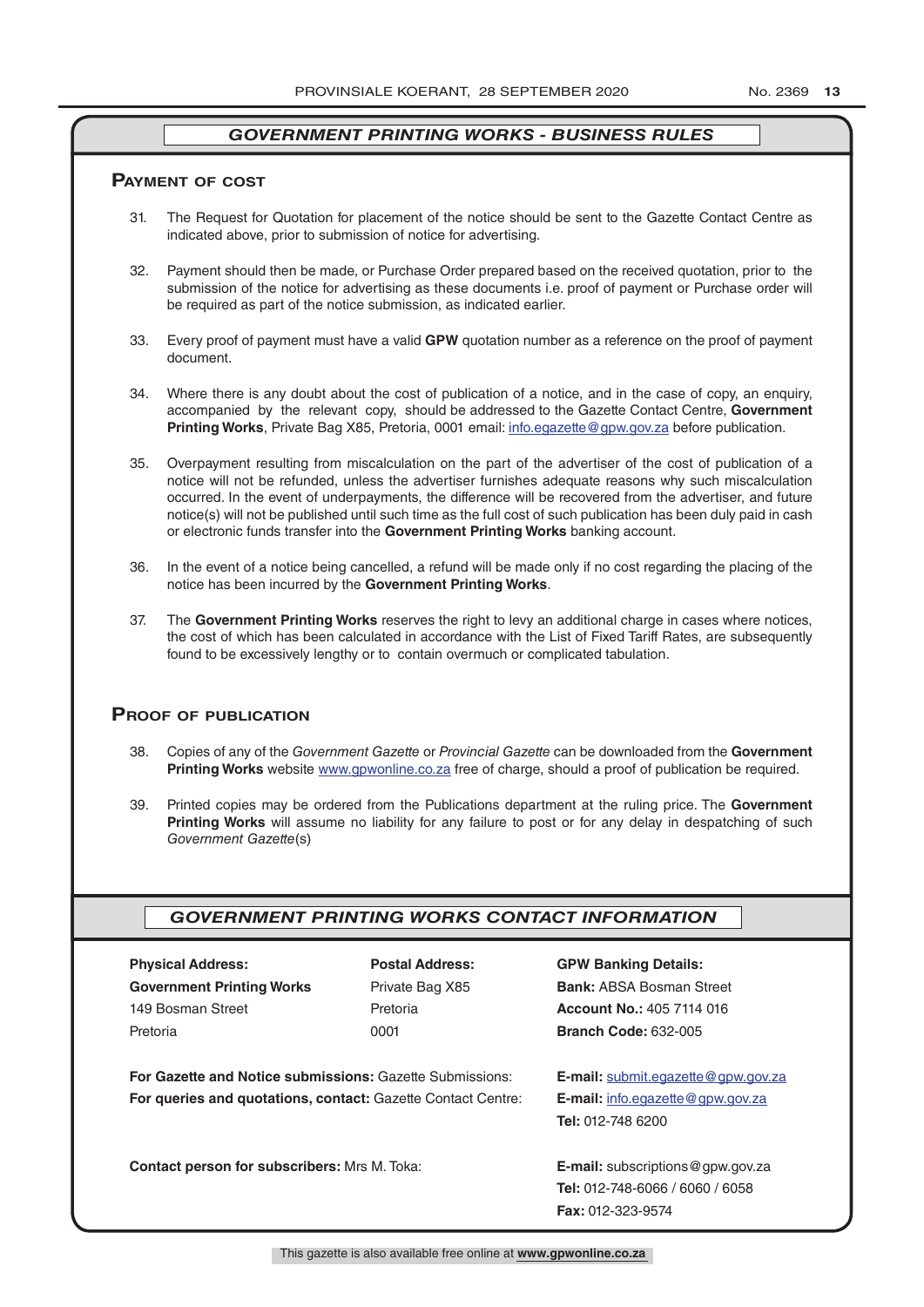# General Notices • Algemene Kennisgewings

#### **NOTICE 96 OF 2020**

#### **PHOKWANE MUNICIPALITY/MUNISIPALITEIT**

#### **PROPOSED REZONING AND REMOVAL OF RESTRICTIVE TITLE DEED CONDITIONS ON ERF 1642, HARTSWATER.**

NOTICE is hereby given that the PHOKWANE Municipality has received an application for Erf 1642 Hartswater from "MVD Kalahari", represented by Mr Nicolaas Haarhoff in accordance with Section 3(2)(b); Section3(2)(c); Section 5 & 15 of the Phokwane Land Use Management By-Law 2015 read together with the Spatial Planning and Land Use Management Act (Act 16 of 2013) for the:

- Proposed rezoning of Erf 1642, DF Malan Street, Hartswater, from Residential Zone 3 to Business Zone 3, in order to allow the development of a filling station on the property.
- Removal of restrictive title deed conditions on Page 6 Section 6(a), (b)I & ii, of the Title Deed.

Particulars regarding this application can be obtained during office hours at the Urban Planning Section of PHOKWANE Local Municipality, 24 Hertzog Street, Hartswater. Any person, who wishes to comment, object or represent themselves, regarding the submitted application, may communicate in writing to the Municipal official Odirile Mecwi at Private Bag X3, Hartswater, 8570 or send to mecwi@phokwane.gov.za. Any person unable to write, may during office hours come to Phokwane Local Municipality, where an official of the Municipality will assist in transcribing their objection, comment, or representation. Objection(s) stating comprehensive reasons, must reach this office within a period of 30 days from the date of publication hereof, before or on **27 October 2020**.

#### **KENNISGEWING 96 VAN 2020**

#### **VOORGESTELDE HERSONERING EN VERWYDERING VAN BEPERKENDE TITEL VAN ERF 1642, HARTSWATER.**

KENNISGEWING word hiermee gegee dat die PHOKWANE Munisipaliteit 'n aansoek ontvang het vir Erf 1642 Hartswater vanaf "MVD Kalahari", verteenwoordig deur Mnr Nicolaas Haarhoff in ooreenstemming met Artikel 3(2)(b); Artikel 3(2)(c); Artikel 5 & 15 van die Phokwane Verordening op Grondgebruiksbestuur 2015 saam gelees met die Wet op Ruimtelike Beplanning en Grondgebruiksbestuur Wet (Wet 16 van 2013), vir die:

- Voorgestelde hersonering van Erf 1642, DF Malan Straat, Hartswater, vanaf Residensiële Sone 3 na Besigheid Sone 3, ten einde ontwikkeling van 'n vulstasie op die eiendom.
- Opheffing van beperkende titelaktevoorwaardes op bladsy 6 Artikel 6(a), (b)I & ii, van die Titel Akte.

Besonderhede rakende hierdie aansoek kan gedurende kantoorure by die Stedelike Beplanning Afdeling van die Phokwane Plaaslike Munisipaliteit, 24 Hertzog Straat, Hartswater, verkry word. Enige persoon wat kommentaar wil lewer, beswaar wil maak of hulself wil verteenwoordig met betrekking tot die aansoek wat ingedien is, kan dit skriftelik aan die Munisipale amptenaar Odirile Mecwi by Privaatsak X3, Hartswater, 8570, kommunikeer of aan mecwi@phokwane.gov.za stuur. Persone wat nie kan skryf nie, kan gedurende kantoorure na die Phokwane Plaaslike Munisipaliteit kom, waar 'n amptenaar van die Munisipaliteit sal help om hul besware, kommentaar of vertoë in te dien. Besware met volledige redes, moet hierdie kantoor bereik binne 'n tydperk van 30 dae vanaf die datum van publikasie hiervan, voor of op **27 Oktober 2020.**

#### **PUBLICATION DATE: 25 September 2020**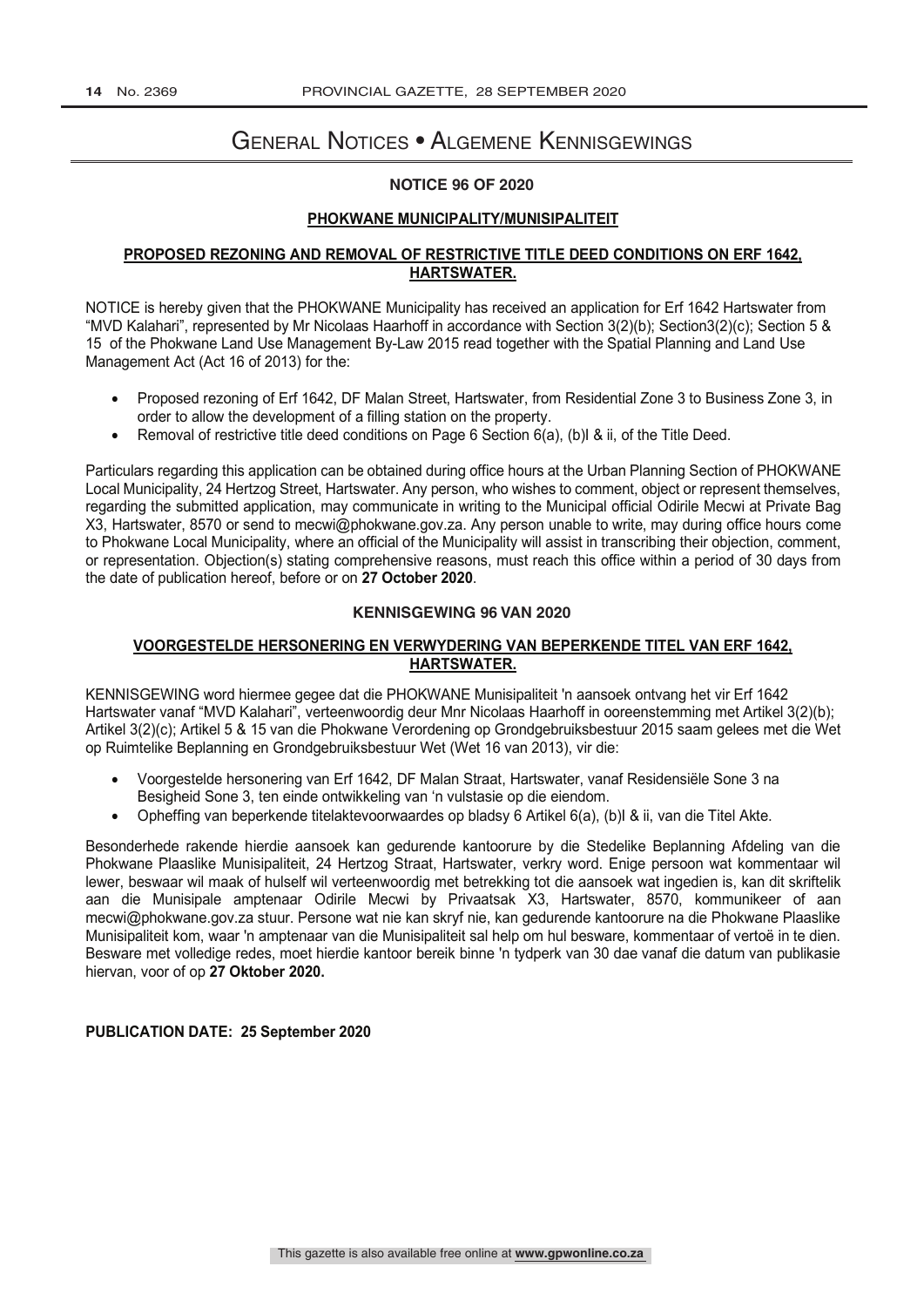# Municipal Notices • Munisipale Kennisgewings

#### **MUNICIPAL NOTICE 28 OF 2020**



## 37/2020 WYSIGING VAN BELEID EN VERORDENING

Kennis geskied hiermee dat die Raad besluit het om ingevolge Artikel 18.5 van die verordening geen rente vir die tydperk 1 Julie 2020 tot 30 September 2020 to hef nie.

### MNR. Z. MJANDANA WAARNEMENDE MUNISIPALE BESTUURDER Posbus 10 **CARNARVON** 8925

Tel.  $053 - 3823012$ 

**22 Julie 2020** 

L5.3.1.1

Webtuiste: www.kareeberg.co.za Provinsiale Koerant